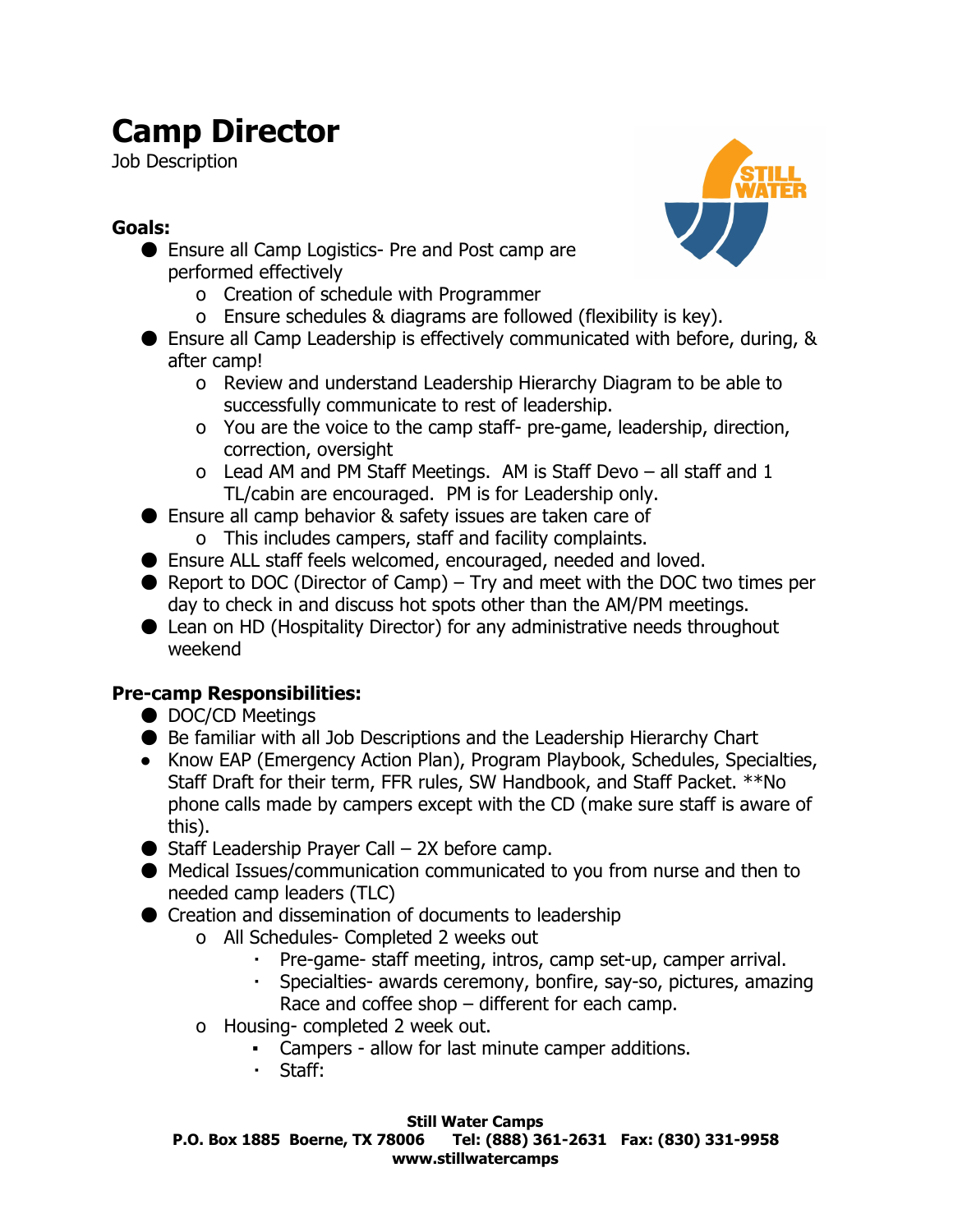- $\bullet$  Be sensitive to special needs  $-$  Videographer, Families, Guests.
- Work with DOS (Director of Staffing) to get TL pairings/colors for camp.
- Staff Communication
	- o Ensure ALL leadership positions are communicated with effectively via conference call and individual call at least 2 weeks in advance- encourage them to communicate with their groups as well prior to coming out to camp- equip & use staff hierarchy
	- o Ensure programmers know CD is in charge of pregame schedule and flow, but programmers are in charge of schedule & flow once check-in begins. (This is where the torch is handed off)

### **Day Before Camp Starts: (Staff arrival/training day):**

- Arrive at Camp no later than 2 pm at staff training location the day before camp begins
- All staff will meet at 3pm at the training location, coordinate with HD a staff check-in process and agenda distribution
- Pregame introductions (ice breaker) and trainings (go over playbook, handbook, camp schedule, acronym list (SWAP), SWisms (Standing "O", Announcement, etc…), Gospel training, break into small groups (TL/CT/Coaches) and discuss job descriptions and what that looks like with the schedule.
- $\bullet$  After meetings facilitate with Programmer, staff setting up what they need to get ready for campers (decorate rooms, make tribal names (appropriate), CT starts setting up camp, etc…)
- $\bullet$  Facility Issues Consult with DOC about camp facility issues
- $\bullet$  Ensure all housing & meeting locations are set-up and ready to go- unlocked, chairs, tables, etc. Work with DOC on this.
- Sunday- AM Devo, meal, camp set-up, Camper check-in Meeting to go over any hot-spots & details of arrival- parking, high energy, hospitality (food/drink availability for camper and parents) camp store, etc.

#### **Camp Responsibilities:**

- $\bullet$  Senior leadership position total camp oversight camp cleanliness
- $\bullet$  Ensure all staff are overseeing their respective positions
- Chapel morning devo, encouragement of staff, keeping everyone focused on the main thing  $-$  Jesus
- Oversee any hotspots needing to be addressed within facility, schedule, or staffing issues. Major accidents, drivers for caravan to water, and any camper issues as well that need your attention. Major discipline issues will be taken care of by our DOC.